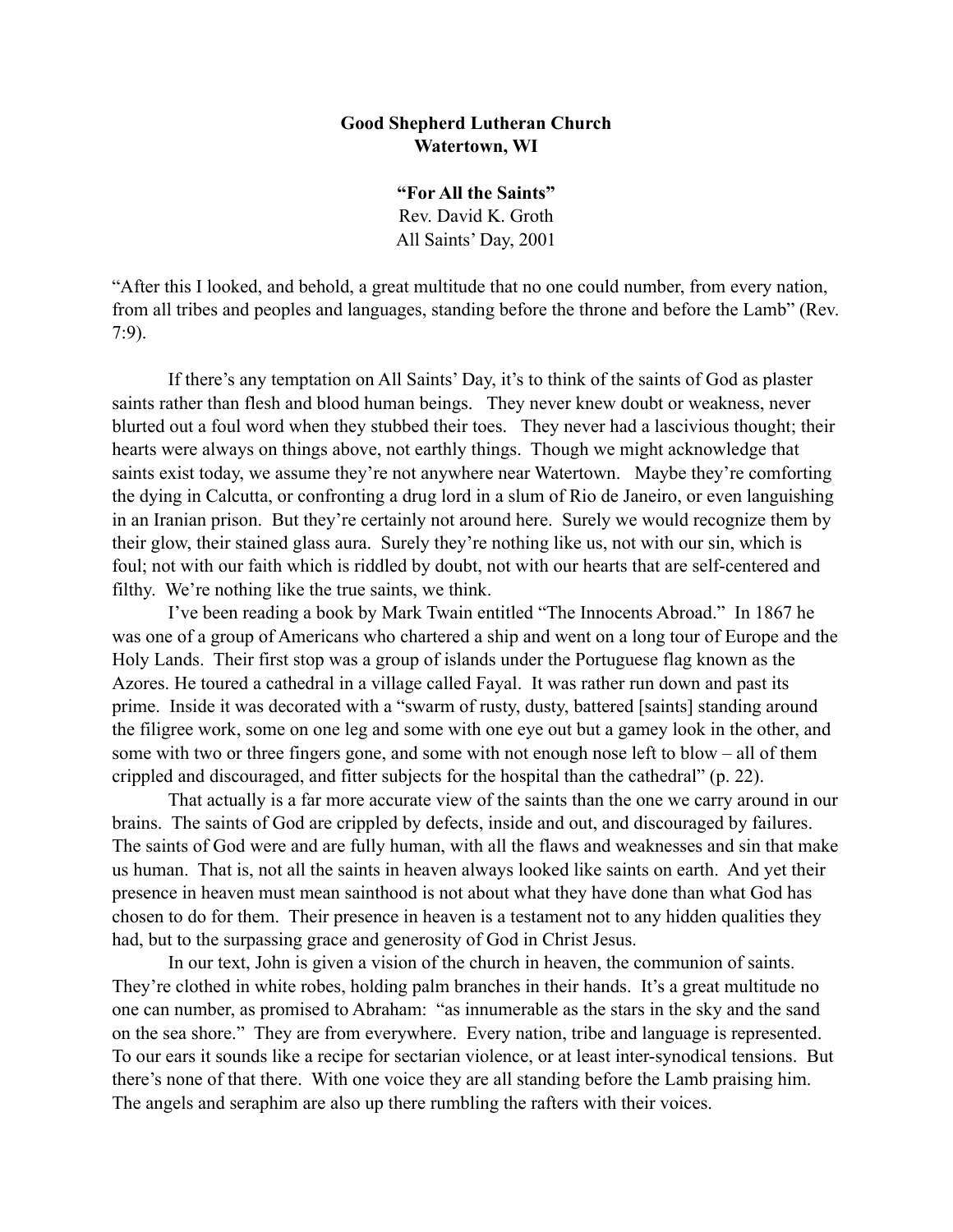One of the elders asked John, "These clothed in white robes . . . who are they and from where have they come? John defers. "Sir, you know" he says. So the elder says, "These are the ones who have washed their robes and made them white in the blood of the Lamb."

It's interesting what the elder doesn't say about them. He does not praise their fortitude. He does not wink and say these were the cream of the crop, you know. He does not say these were the obedient ones, or the tithers. He does not say these are the ones volunteered a lot of hours in the church and community and donated gallons of blood. He does not say these are the ones who know how to speak in tongues, or the ones who seasoned their speech with a lot of references to God, sort of like politicians who are thinking of making a run for president. These are not the Republicans or the Democrats, and there are certainly more of them than the Missouri and Wisconsin synods combined! "These are the ones who have washed their robes and made them white in the blood of the Lamb." That's how we become saints of God. That's how we are made saints of God. Not by what we do, but rather by the washing of the blood of the Lamb.

Blood is red, yet the Lamb's blood whitens. This blood, and nothing else in the universe whitens us so we may stand before God. They washed their robes in the blood of the Lamb. 1 John 1:7 says, "The blood of Jesus cleanses us from all sin."

Therefore, on this All Saint's Day, let's not remember just the official list of saints on the chuch's calendar. Let's remember also the foolish ones and the shy ones and the overbearing ones in our lives, the despots and crackpots of our lives. Let's remember them all, warts and all, because their robes were washed in the blood, and because we loved them without knowing we loved them, and because, one way or another, they have been saints to us, through whom and by whom we were led Jesus. And let's remember the Lamb, whose blood also washes us. Amen.

## **"Saints at Work"**

"*Then one of the elders addressed me, saying, 'Who are these, clothed in white robes, and from where have they come?' I said to him, 'Sir, you know.' And he said to me, 'These are the ones coming out of the great tribulation. They have washed their robes and made them white in the blood of the Lamb. 'Therefore they are before the throne of God, and serve him day and night in his temple . . .'"* (Rev. 7:13).

What will heaven be like? We all wonder about it. Our text gives us some clues, ten of them, in fact. Heaven will be all these things and much more than these things. But here are the ten clues given us in verses 15, 16 and 17. The saints are:

- 1) Before the throne of God.
- 2) They serve him day and night in his temple.
- 3) He that sits on the throne will shelter them with his presence.
- 4) They shall hunger no more
- 5) Neither thirst anymore;
- 6) The sun shall not strike them,
- 7) Nor any scorching heat.
- 8) Because the Lamb in the midst of the throne will be their shepherd
- 9) And he will guide them to springs of living water,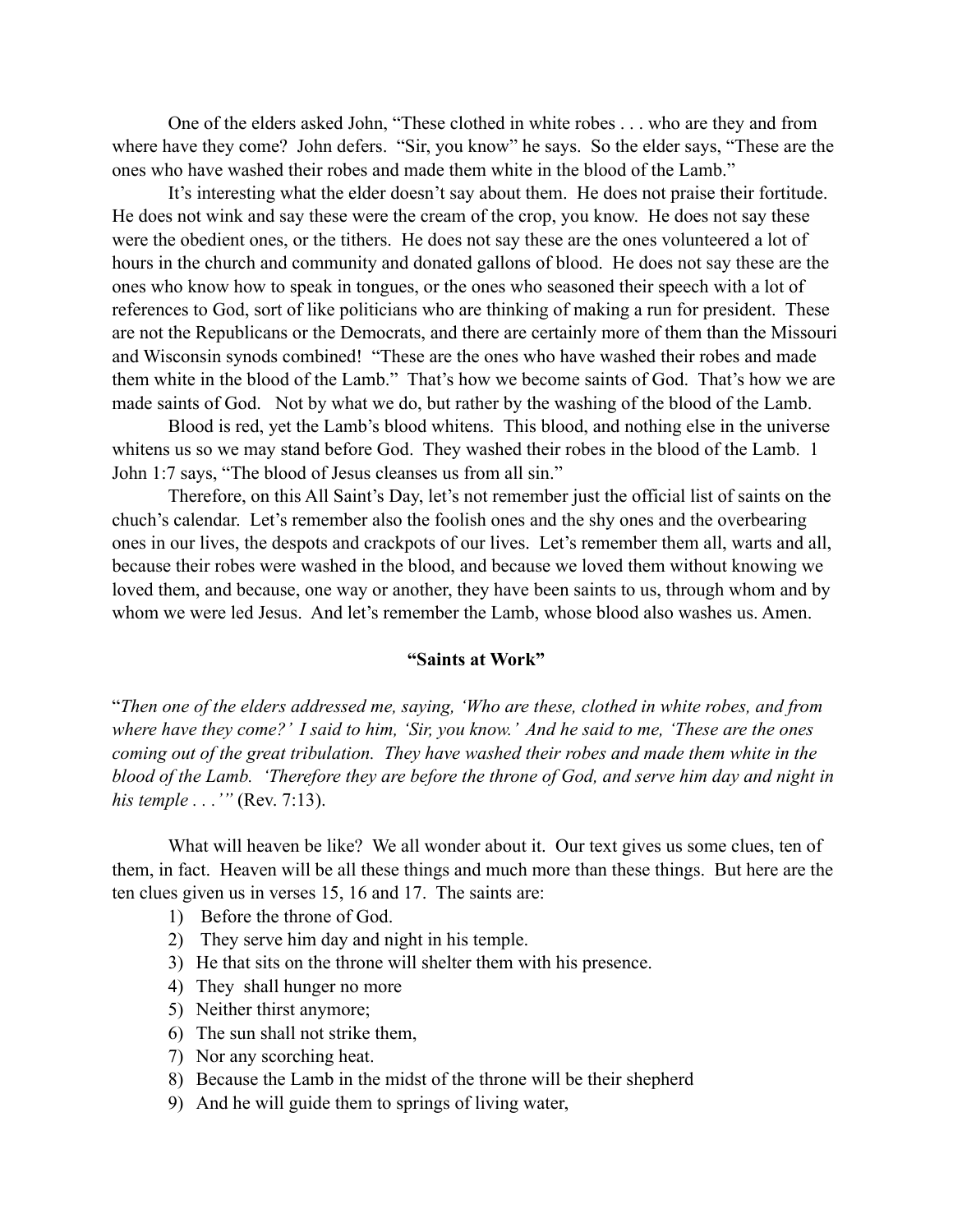10) And God will wipe away ever tear from their eyes.

Ten clues. Heaven is all these things and will certainly be more than these things. In any case, so far so good! According to this list heaven sounds like a decent place, far better than the alternative. I especially love the part about no scorching heat; that'll be nice.

But one thing in that list of ten doesn't sound all that great. It's the one that speaks of serving day and night in his temple. Putting that word "serve" next to "day and night" that doesn't sound good at all. In fact, with a little imagination that could describe hell better than heaven. Didn't Jesus say, "Come to me, all you who are weary and burdened, and I will give you rest"? Serving day and night in his temple does not sound like rest.

 Maybe one of the things going on is our dim view of service. We think of it as something we have to do rather than something we get to do. And we think of leisure and idleness as the goal, sitting on a sunny beach with a cold drink, or having enough money that you no longer have to *serve* anyone.

 In the year 540 a monk by the name of Benedict recognized this mentality within his monastery. It employed a number of servants who did the chores of cooking and cleaning so the monks could concentrate on prayer and study and worship. Benedict didn't like that at all, and so he wrote a new constitution for his monastery. The Rule of St. Benedict it's called. Releasing the servants from employment at the monastery, he insisted that part of the holy life, the sanctified life, is work. Each monk will have physical work to  $do - even$  (very wisely, I think), the old and the ailing, the physically ill and the mentally ill. Each will have work to do.

Maybe work isn't such a bad thing. Consider Genesis. In the beginning, God is not described as being idle, at leisure. No, he's at work . . . making things, creating things. And then Genesis turns to human work. "*The LORD God took the man and put him in the Garden of Eden to work it and keep it"* (Gen. 2:15). Note: this is before they rebelled against God. This is no punishment. This is a good thing. Most of the art shows Adam and Eve with their fig leaves. It ought to show them at work, pruning, planting, harvesting. The wonderful garden will provide for their needs – one of which, apparently, is the need to be doing something, something productive? So paradise, at least in part, is having meaningful work to do.

 Again, Luther can help us here. Before the Fall, Luther says, work would have been "play and joy." He muses about throwing seed on the ground and watching them burst and grow and bear fruit. He wonders out loud if babies might have been born already able to walk, and, like chickens hatching from eggs, able to find their own food without any effort from their parents. In any event, "It is appropriate to point out" Luther writes, "that man was created not for leisure but for work, *even in the state of innocence*."

What we have left of the original play and joy are just faint traces and wretched remnants, he says. The reason, of course, is the Fall, which introduced the aspect of toil to work. For example, Luther writes, "The ground has been made utterly disagreeable by thorns, thistles, the sweat of the face, and endless vexation." And that's only about growing food. "How much difficulty, work, and inconvenience" Luther continues, "is [now] involved in bringing up a child!" Yet "Even now in this wretched state" there are faint traces of the former joys of work." He points out that the one who loves to garden does the sowing and the planting and digging with zeal and a certain pleasure. Again, these are just faint traces of life before the Fall.